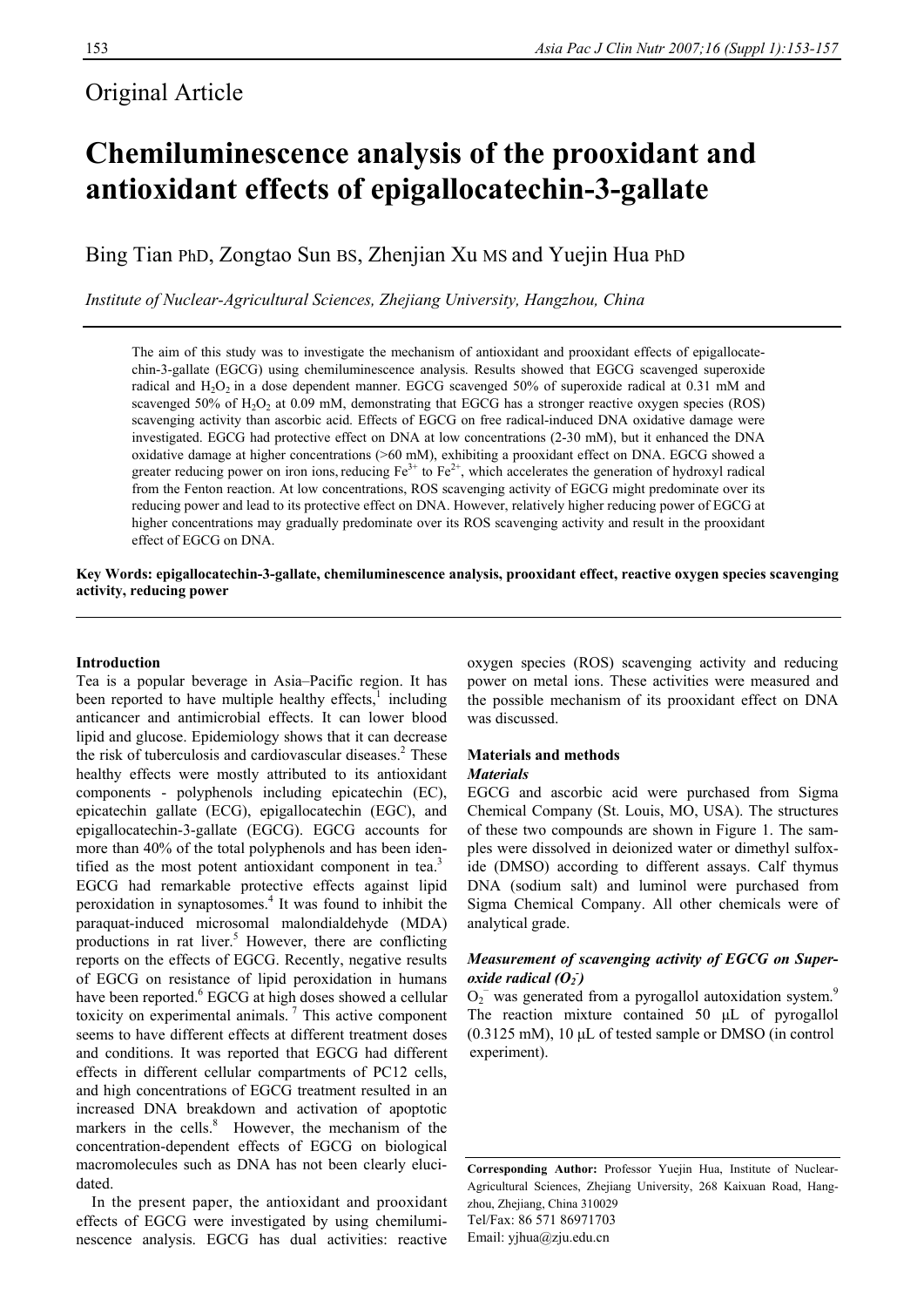

**Figure 1** Structures of EGCG (a) and ascorbic acid (b).



**Figure 2.** Scavenging effects of EGCG and ascorbic acid on  $O_2$ . ered as significant. The  $O_2$ <sup>-</sup> was generated in a pyrogallol autoxidation system, to which 10 μl tested sample at various concentrations and 400 μl luminol (1mM) were added. Dotted line shows the value of  $EC_{50}$ (50% effective concentration). Average values of triplicate experiments are shown.

Luminescence was counted every 6 s (expressed as 'Counts/6s') on a BPCL Model Ultra Weak Chemiluminescence Analyzer (Institute of Biophysics, Academia Sinica, Beijing, China) at 30 °C. The amount of luminosity (total counts) was integrated.

*Measurement of scavenging activity of EGCG on H<sub>2</sub>O<sub>2</sub>*  $H_2O_2$  scavenging activity was assayed according to the method as described by Olinescu.<sup>10</sup> The reaction mixture was made of 50 μL of luminol (1 mM), 700 μL of 50 mM carbonic acid buffered saline solution (pH 10.2, containing 0.1 mM EDTA), and 10 μL of tested sample or DMSO (in control experiment). 10  $\mu$ L of 50 mM H<sub>2</sub>O<sub>2</sub> was added to trigger the chemiluminescence reaction. Luminescence was counted every second (expressed as 'Counts/s') on BPCL Model Ultra Weak Chemiluminescence Analyzer at 37 ˚C. The amount of luminosity (total counts) was integrated. Scavenging activities (%) were calculated by the equation as described.<sup>9</sup>

### *Effect of EGCG on hydroxyl radical induced DNA damage*

The effects of EGCG on DNA damage induced by hydroxyl radical were assayed using the method as described in our previous paper with some modifications.<sup>9</sup> Reactants were added in turn and mixed as following: 50 μL of 12 mM FeSO<sub>4</sub>, 50 μL of 1 mM luminol, 840 μL of 50 mM phosphate buffer (pH 7.4), 20 μL of 50 μg/mL DNA and 10 μL of tested sample at various concentrations. After recording the luminosity of background  $(CL<sub>0</sub>)$ ,

the reaction was started by the addition of 50 μL of 0.8 M  $H_2O_2$ . Luminescence was counted once every 5 s at 37 °C. The amount of luminosity was integrated, and the antioxidant or prooxidant effect of EGCG was represented by its luminosity percentage of the control. Chemiluminsence peak lag time was expressed as the difference value between the peak time of tested sample and the control.

## *Measurements of reducing power of EGCG on iron ions*

Reducing power on iron ion was measured according to the method as described by Yen et al.<sup>11</sup> 0.5 mL of sample was added into 0.5 mL of 1% potassium ferricyanide  $[K_3Fe(CN)_6]$  and the mixture was incubated at 50 °C for 20 min. 0.5 mL of 10% trichloroacetic acid was added, and then the mixture was centrifuged at  $3000 \times g$  for 10 min. The upper layer of the solution (1.0 mL) was mixed with 1 mL of distilled water and 0.2 mL of 0.1 % ferric chloride (FeCl<sub>3</sub>), and the absorbance was measured at  $700$ nm. Higher absorbance indicated greater reducing power.

### *Statistical analysis*

Data analyses were processed using Microcal Origin 6.0 software (Microcal Software, Inc., Northampton, MA, USA). All the experiments were performed three times and the values were represented as mean  $\pm$  SD. Results were assessed by Student's t test, and  $p<0.05$  was consid-

### **Results**

Figure 2 shows the scavenging activities of EGCG on  $O_2^-$ .  $O_2$ <sup> $\overline{O_2}$ </sup> generated in a pyrogallol autoxidation system induced the chemiluminescence reaction. The chemiluminescence intensity (luminosity) is dependent on the quantity of  $O_2$ <sup>-</sup> generated from the reaction system. Therefore, the chemiluminescence reaction system can be used to evaluate the scavenging activity of tested samples on  $O_2$ <sup>-</sup>. The scavenging activities of EGCG on  $O_2^-$  dose-dependently increased from 0 to 5 mM and kept at higher than 90% with the increase of concentration. Ascorbic acid showed little scavenging ability on  $O_2^-$  at low concentrations (0-5 mM), but it exhibited increasing scavenging activity with the increasing concentration. EGCG had higher scavenging activities on  $O_2$ <sup>-</sup> with a 50% effective concentration  $(EC<sub>50</sub>$ , the concentration of tested sample scavenging 50% of free radicals) of 0.31 mM, compared to that of ascorbic acid ( $EC_{50}$ =16.53 mM). The stronger scavenging effect of EGCG on  $O_2$ <sup>-</sup> than ascorbic acid may be due to the different structure between these two compounds as shown in Figure 1. EGCG is a polyphenol compound with multiple phenolic hydroxyl group substitutions that were considered to be a characteristic of strong free radical scavengers.4

As presented in Figure 3, both EGCG and ascorbic acid acted as strong scavengers of  $H_2O_2$  in a concentrationdependent manner. EGCG showed higher scavenging activity on  $H_2O_2$  than ascorbic acid. At concentrations of 0.24 mM, 0.96 mM and 1.4 mM, EGCG scavenged  $H_2O_2$ by about 83%, 97% and 99% respectively  $(EC_{50}=0.09)$ mM). However, at concentrations of 0.35 mM, 0.96 mM and 1.4 mM, ascorbic acid scavenged  $H_2O_2$  by about 57%,77% and 85% respectively ( $EC_{50} = 0.23$  mM). Com-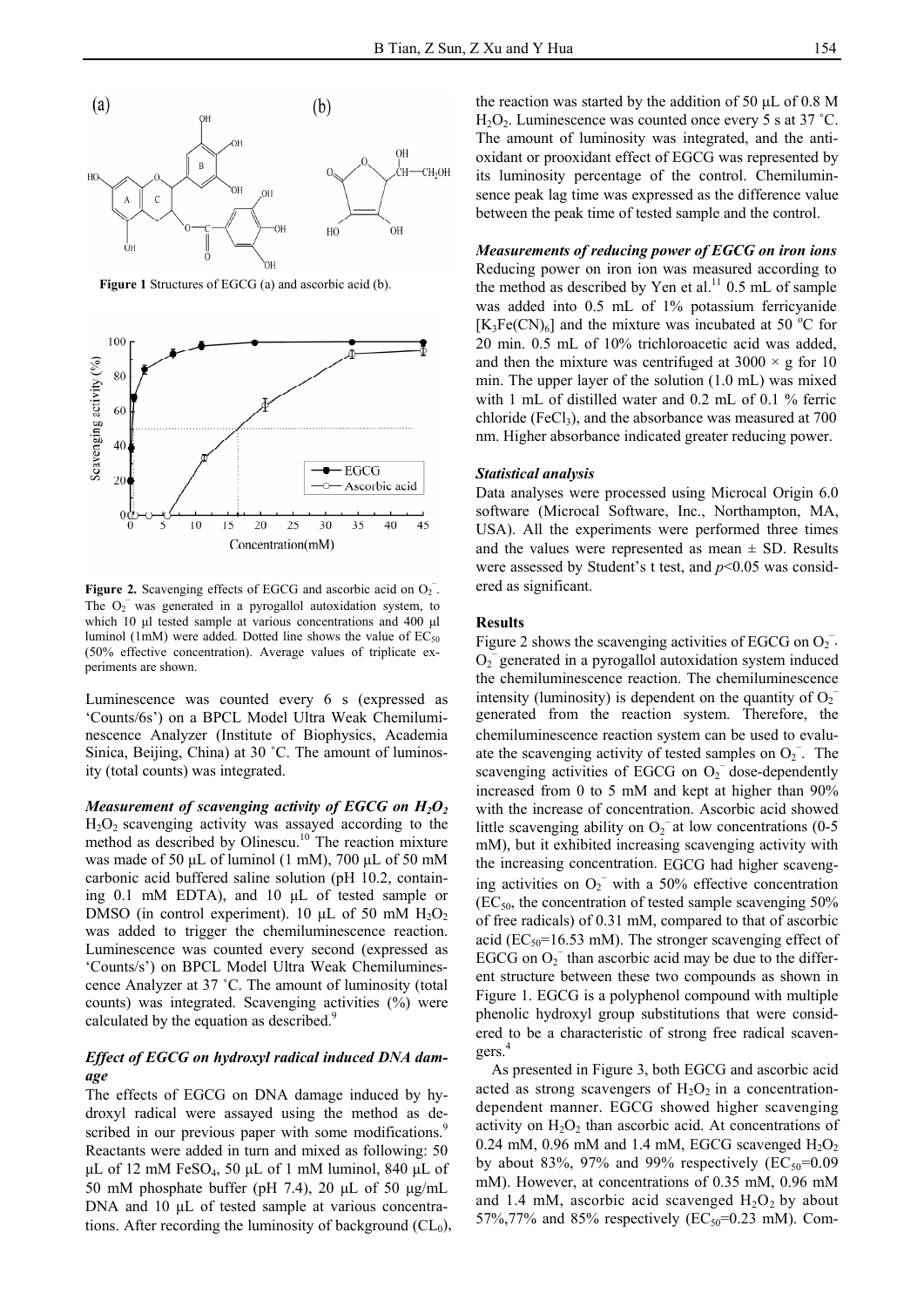

**Figure 3.** Scavenging effects of EGCG and ascorbic acid on H<sub>2</sub>O<sub>2</sub>. Chemiluminescence was induced by  $H_2O_2$  reacting with luminol and scavenging activity of tested samples at various concentrations was measured. Dotted line shows the value of  $EC_{50}$  (50% effective concentration). Average values of triplicate experiments are shown.



**Figure 4.** Effects of EGCG on hydroxyl radical induced DNA damage chemiluminescence. Hydroxyl radical was generated from a Fenton reaction system, to which tested samples at various concentrations were added.

paring with their scavenging effects on  $O_2$ , EGCG and ascorbic acid showed higher  $H_2O_2$  scavenging abilities even at low concentrations.

Oxidized bases formed during DNA damage induced by hydroxyl radical (·OH) have characteristic chemiluminescence that reflects the extent of DNA damage as shown in Figure 4. EGCG at different concentrations showed different effects on ·OH induced DNA damage. At low concentrations from 2 – 30 mM, EGCG remarkably reduced the DNA damage chemiluminescence. At the concentrations of 2 mM and 10 mM, EGCG suppressed the chemiluminescence of ·OH induced DNA damage by about 13% and 19% as listed in Table 1. However, EGCG at concentration higher than 60 mM significantly enhanced the DNA damage, indicating a prooxidant effect of EGCG on DNA. Moreover, the chemiluminescence peak shifted backward in the presence of EGCG as shown in Figure 4, suggesting that the ·OH induced chemiluminescence reaction was delayed by EGCG (Table 1). These results indicated that the presence of EGCG had different effects on DNA at different concentrations and changed the progress of ·OH induced DNA damage reaction.

In a Fenton reaction,  $Fe^{2+}$  reacts with  $H_2O_2$  and results



**Figure 5.** Reducing power of EGCG, ascorbic acid and manitol. Values are means of three experiments  $\pm$  standard deviation (mean  $\pm$  SD). Higher absorbance at 700 nm indicated greater reducing power.

**Table 1.** Chemiluminescence assay of antioxidant and prooxidant effects of EGCG on DNA.

| Concentration<br>(mM) | Luminosity $(\% )$ | Peak lag time (s) |
|-----------------------|--------------------|-------------------|
|                       | $87.4 \pm 1.94$ *  | $25 \pm 2.5$      |
| 10                    | $81.5 \pm 2.16*$   | $155 \pm 4.5$     |
| 30                    | $90.9 \pm 2.07$ *  | $445 \pm 5.0$     |
| 60                    | $104.9 \pm 1.84$ * | $540 \pm 6.5$     |

Luminosity (%) is the luminosity percentage of tested sample (EGCG) of the control (in the absence of EGCG). \*Significantly different from the control, as calculated by Student's *t* test (*p*<0.05). Chemiluminsence peak lag time was expressed as difference value between the peak time of tested sample and the control. All data was obtained from triplicate experiments and represented as means ± SD.

in the production of hydroxyl radical, which was considered to be the most harmful radical to biomolecules.<sup>12</sup>  $Fe<sup>2+</sup>$  is oxidized to  $Fe<sup>3+</sup>$  in Fenton reaction. By many reductants, the oxidized form of iron ions can be reduced to its reduced form  $(Fe^{2+})$ , which can enhance the generation of hydroxyl radicals and resulted in the increased DNA damage. To elucidate the role of reducing power in the prooxidant effect of EGCG, the ability of EGCG on reduction of  $Fe^{3+}$  to  $Fe^{2+}$  was measured as shown in Figure 5. EGCG exhibited greater reducing power than that of ascorbic acid and manitol. The absorbance at 700 nm of EGCG was higher than 1.9 when its concentration was at 0.9 mM and above. The reducing power of EGCG increased as its concentration increasing. Manitol exhibited little reducing power at all tested concentrations, indicating that it has a weak reducing power on iron ions.

### **Discussion**

ROS including superoxide anion radical  $(O_2)$ , hydrogen peroxide  $(H_2O_2)$  and hydroxyl radical ( $\cdot$ OH) are generated during normal aerobic metabolism and can be increased under the oxidative stress. $^{13}$  ROS are considered to cause oxidative damage to DNA, lipids, proteins and other biological macromolecules, which can lead to cancer and other diseases.14-15 Drinking tea has been proved to be beneficial to human health. Tea polyphenols including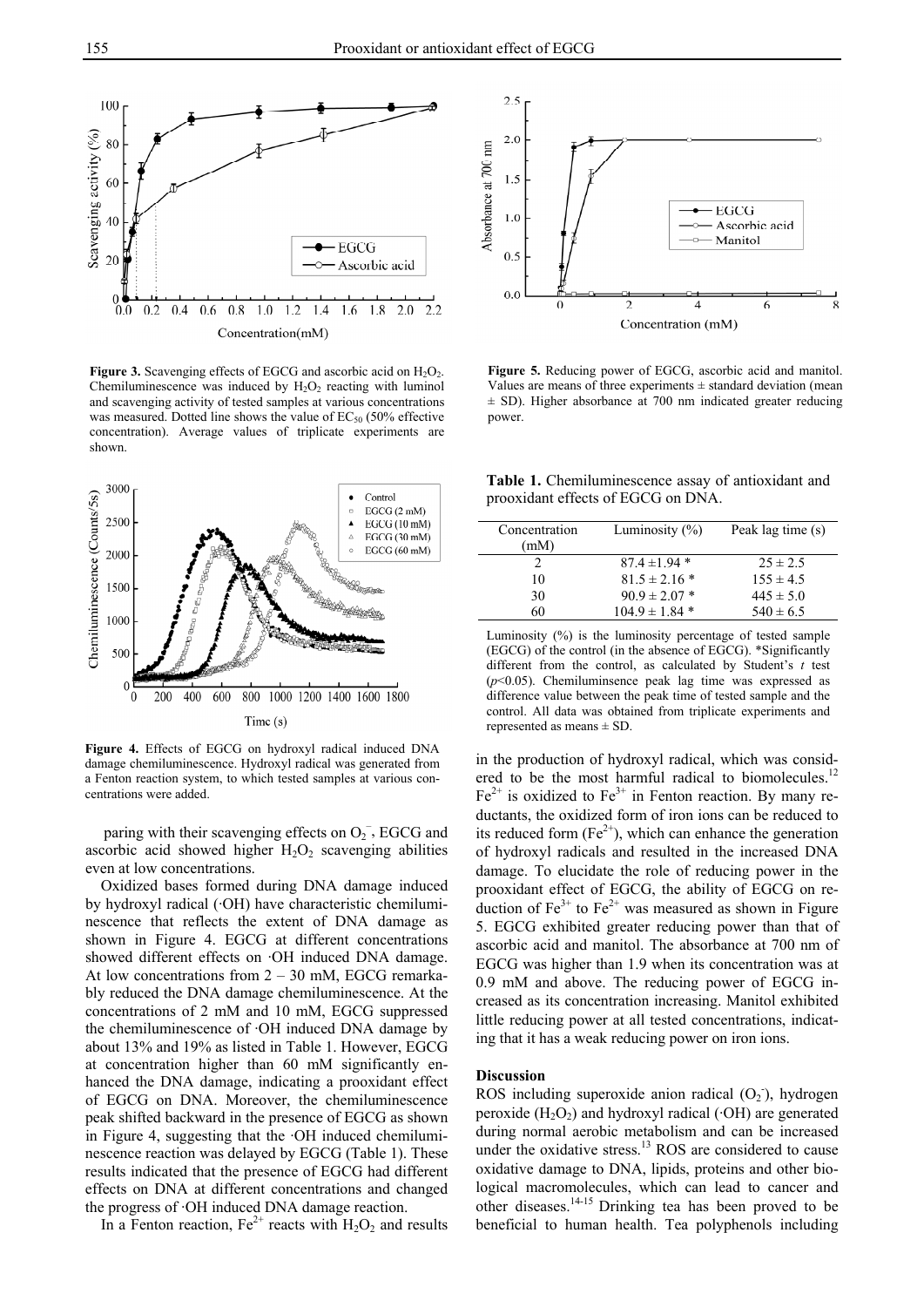EGCG have been suggested as cancer chemopreventatives, due to its proxyl radicals scavenging and lipid peroxidation inhibiting effects.16 Dietary EGCG decreased total plasma cholesterol and non-HDL cholesterol concentrations in rat.17 It was also reported that EGCG alleviated the oxidation stress and normalized renal function of rats.18 These suggest that EGCG can work as an important antioxidant in living systems.

However, there are conflicting reports on the effects of EGCG. Excessive doses use of EGCG was found to have harmful effect (prooxidant effect) on experimental animals.<sup>8</sup> It has been reported that tea polyphenols in cell culture systems produce free radicals, which may be responsible for its cellular toxicity.<sup>7</sup> The active component seems to have different effects at different treatment doses and conditions. However, it has not been clearly understood on the concentration-dependent effects of EGCG on biomolecules. In this paper, the ROS scavenging effects of EGCG were investigated at a wide range of concentration, and the prooxidant effect of EGCG on ·OH induced DNA damage was also evaluated using a chemiluminescence method. Our results demonstrated that EGCG is a strong scavenger on ROS including  $O_2$ <sup>-</sup> and  $H_2O_2$ , compared with ascorbic acid. EGCG was also reported to have strong scavenging effect on hydroxyl radical.<sup>4</sup> Its antioxidant activity may correlate with the number of phenolic hydroxyl group on its structure, which can donate electrons to react with radicals. Moreover, the stability of the formed semiquinone radicals from the reaction of EGCG with ROS may also contribute a lot to its scavenging effect on ROS.

 Our results showed that EGCG at low concentrations had protective effect on DNA in the ·OH induced DNA damage reaction system. At higher concentrations, EGCG showed a prooxidant effect on DNA. In the Fenton reaction system,  $Fe^{2+}$  reacts with  $H_2O_2$ , resulting in the production of hydroxyl radical, which leads to the DNA damage.  $Fe^{2+}$  is oxidized to  $Fe^{3+}$  in the Fenton reaction. The oxidized form of iron ions can be reduced by reductants to its reduced form  $(Fe^{2+})$ , which can enhance the generation of hydroxyl radicals. EGCG exhibited a great reducing power on iron ions, especially at high concentrations. The differential effects (prooxidant or antioxidant effect) of EGCG on DNA might be due to the balance of its dual activities: ROS scavenging activity, and reducing power on iron ions which may drive the Fenton reaction via reduction of iron ions as indicated in Figure 6. The relatively stronger ROS scavenging ability of EGCG at



**Figure 6.** Scheme of effects of EGCG on hydroxyl radicalinduced DNA damage.

low concentrations protects DNA against oxidative damage. With the increase of concentration, the reducing power of EGCG on iron ion, which accelerates the generation of hydroxyl radical from the Fenton reaction, may gradually predominate over its ROS scavenging ability and result in its prooxidant effect on DNA. The toxicity of EGCG on cells was decreased in the presence of deferoxamine, a chelator of iron ion.<sup>19</sup> This also supported that the prooxidant effect of EGCG is due to its reduction on iron ions. It was reported that in vitro  $Cu^{2+}$ -induced- human low density lipoprotein oxidation can be accelerated in the presence of EGCG,<sup>20</sup> which converts  $Cu^{2+}$  into  $Cu^{+}$ . The prooxidant effect of EGCG was similar to that obtained by ascorbic acid which acts as a prooxidant in the presence of free transition metal ions by accelerating the Fenton reaction and lipid peroxidation.<sup>5</sup> Some phenolic compounds including ascorbic acid at high concentrations were reported having the ability of reducing iron ions and generating the cytotoxic hydroxyl radical from the Fenton reaction in culture media. $^{21}$  It was found that the concentration of EGCG in healthy human plasma was in the range of  $0.3 - 4$  mM.<sup>22</sup> These facts indicate that catechins can act as antioxidants at a lower concentration than expected. Moreover, we observed that the DNA damage chemiluminscence peak was delayed in the presence of EGCG, and the peak lag time increased with the increasing concentration of EGCG, indicating that the reaction progress was retarded with the effect of EGCG. The delayed reaction may be due to the scavenging ability of EGCG on  $H_2O_2$ , which is one of the reactants in Fenton system, however, the detail mechanism need to be further investigated.

In this paper, EGCG was investigated for its antioxidant and prooxidant effects on DNA using a chemiluminescence method. EGCG showed a concentrationdependent antioxidant or prooxidant effect on DNA. The effects of EGCG on DNA may be due to the balance of two activities including ROS scavenging activity and reducing power on iron ions. The predomination of reducing power on iron ions over ROS scavenging activity of EGCG at high concentrations might result in the prooxidant effect of EGCG on DNA. Although further research is necessary to investigate the antioxidant and prooxidant mechanisms of EGCG at physiological levels, the present results suggest that dose selection may be very important in the application of EGCG.

#### **Acknowledgements**

This work was supported by the National Natural Science Foundation of China (Grant No. 30330020 and 30670026), the National Basic Research Program of China (Grant No. 2004CB19604) and the Distinguished Young Scientists of China (Grant No. 30425038).

#### **References**

- 1. Zhao WH, Chen JS. Candidate foods in the Asia–Pacific region for cardiovascular protection: Oriental tea. Asia Pacific J Clin Nutr 2001; 10: 138 –142.
- 2. Anand PK, Kaul D, Sharma M. Green tea polyphenol inhibits *Mycobacterium tuberculosis* survival within human macrophages. Int J Biochem Cell Biol 2006; 38: 600-609.
- 3. Orzechowski A, Ostaszewski P, Jank M, Berwid SJ. Bioactive substances of plant origin in food-impact on genomics. Reprod Nutr Dev 2002; 42: 461-477.